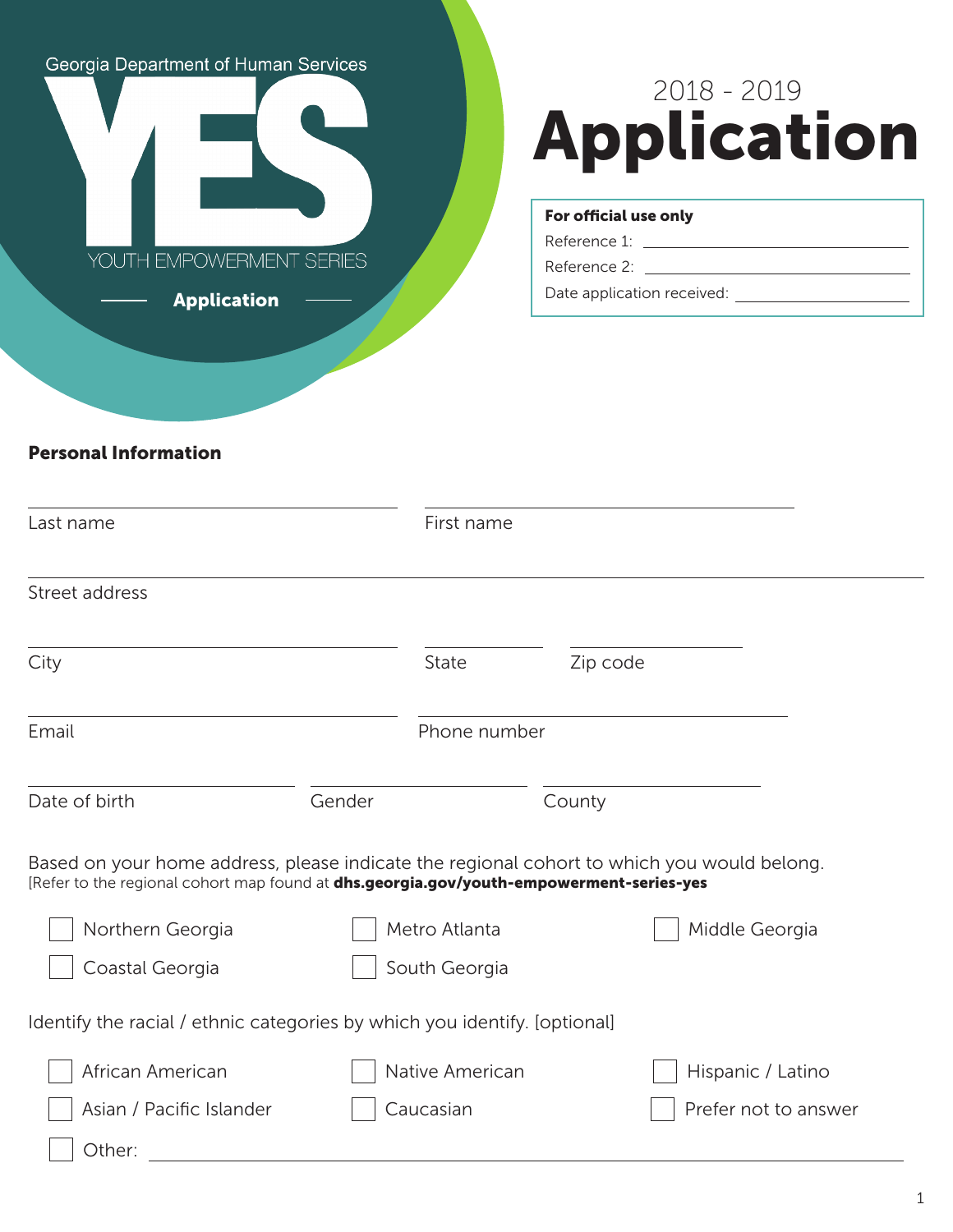

# Education

| Name of school                       |              |          |  |
|--------------------------------------|--------------|----------|--|
| Street address                       |              |          |  |
| City                                 | State        | Zip code |  |
| I am a rising:                       |              |          |  |
| Freshman<br>Sophomore                | Junior       | Senior   |  |
|                                      |              |          |  |
| <b>Parent / Guardian Information</b> |              |          |  |
| Last name                            | First name   |          |  |
| Street address                       |              |          |  |
| City                                 | State        | Zip code |  |
| Email                                | Phone number |          |  |
|                                      |              |          |  |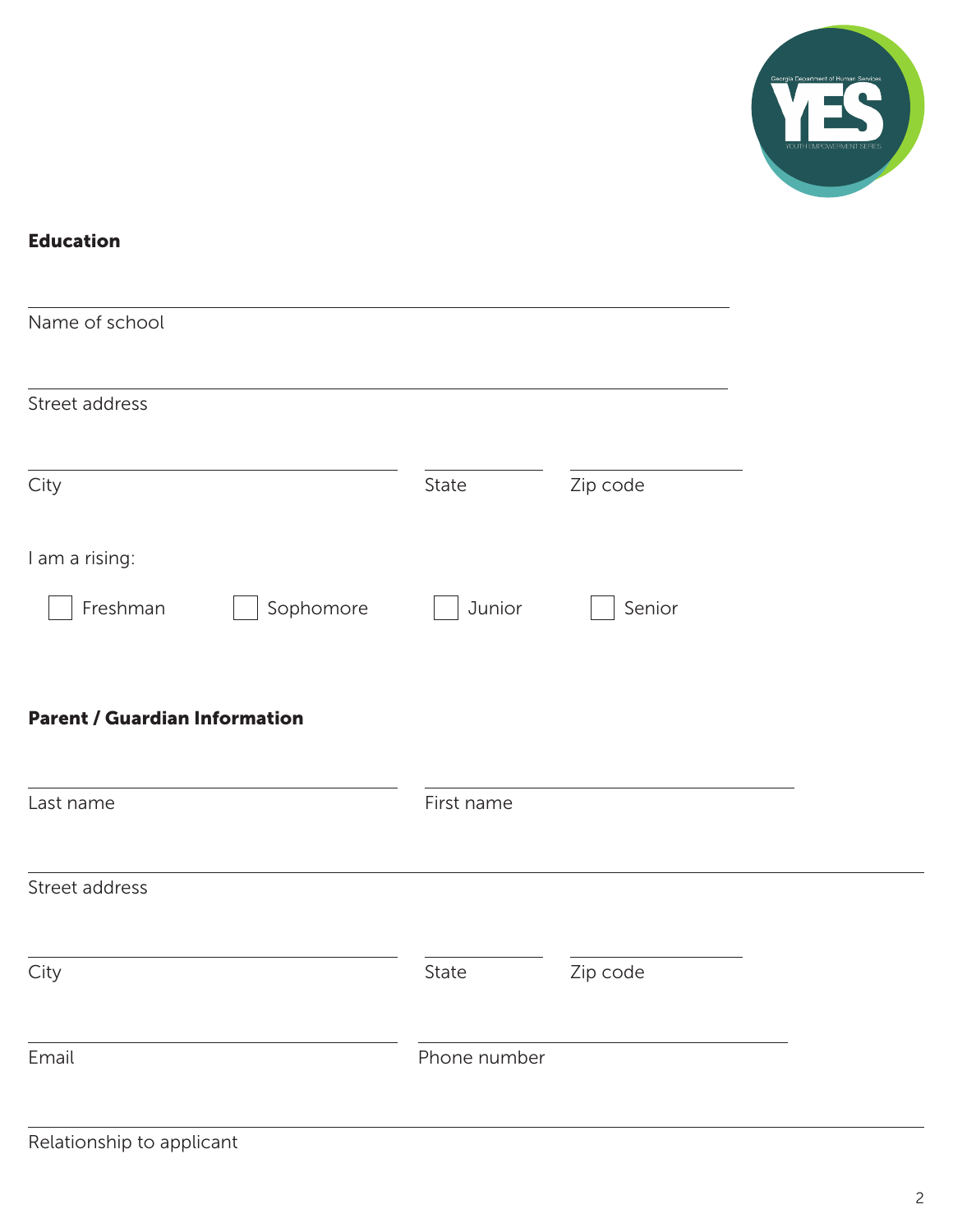

#### Short answer questions

Please limit your response to 300 or fewer words.

Why do you want to become a participant of the DHS Youth Empowerment Series?

Why is it important that youth have a voice in their communities?

#### References

Two reference forms are required when submitting a DHS YES application. The form can be downloaded at dhs.georgia.gov/apply-yes.

Forms should be submitted directly by the individual providing the reference on behalf of the applicant. Applicants should not submit forms on behalf of their adult references.

Forms can be submitted by one of the methods listed below. Mailed forms must be postmarked by the application deadline. Forms must be submitted by either the Wave 1 or Wave 2 deadlines. Wave 1: April 13, 2018. Wave 2: May 18, 2018.

| Email:<br>deshane.velasquez@dhs.ga.gov | Mail:<br>ATTN: Déshané Velasquez     |
|----------------------------------------|--------------------------------------|
|                                        | Georgia Department of Human Services |
| Fax:                                   | 2 Peachtree St. NW, Suite 29.250     |
| 770.408.4928                           | Atlanta, GA 30303-3142               |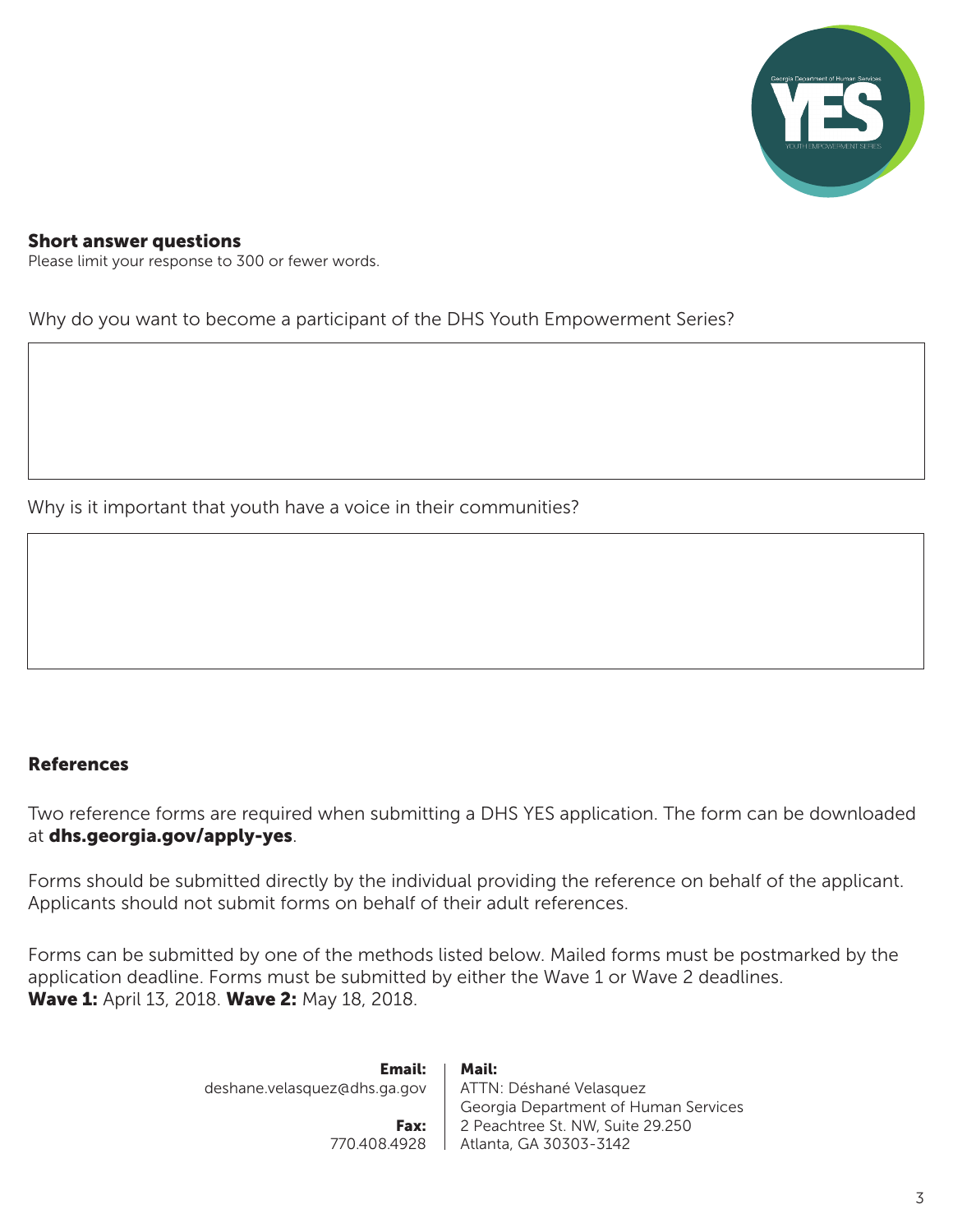

#### Requirements

Please have your high school guidance counselor complete this section.

#### Attendance

A student's attendance record must demonstrate the student's adherence to the established policies and procedures of the local board of education and adherence to mandatory state school attendance policies (O.C.G.A. §20-2-690.1, et seq.).

Does this student's record meet the requirements set form in O.C.G.A. §20-2-690.1?



Yes

Discipline and Behavior Requirements

No

A student must not have more than two total combined Level I and/or Level II disciplinary infractions or one Level III disciplinary infraction and no out-of-school suspensions, as defied by Georgia's Progressive Discipline Model (O.C.G.A. §20-2-735, et seq.)

Has this student ever had any disciplinary infractions or suspensions as stated above?

| (print counselor's name)<br>meets the requirements listed above regarding academics, attendance and behavior. | (print applicant's name) |
|---------------------------------------------------------------------------------------------------------------|--------------------------|
| Last name                                                                                                     | First name               |
| <b>Title</b>                                                                                                  |                          |
| Email                                                                                                         | Phone number             |
| Signature                                                                                                     | Date                     |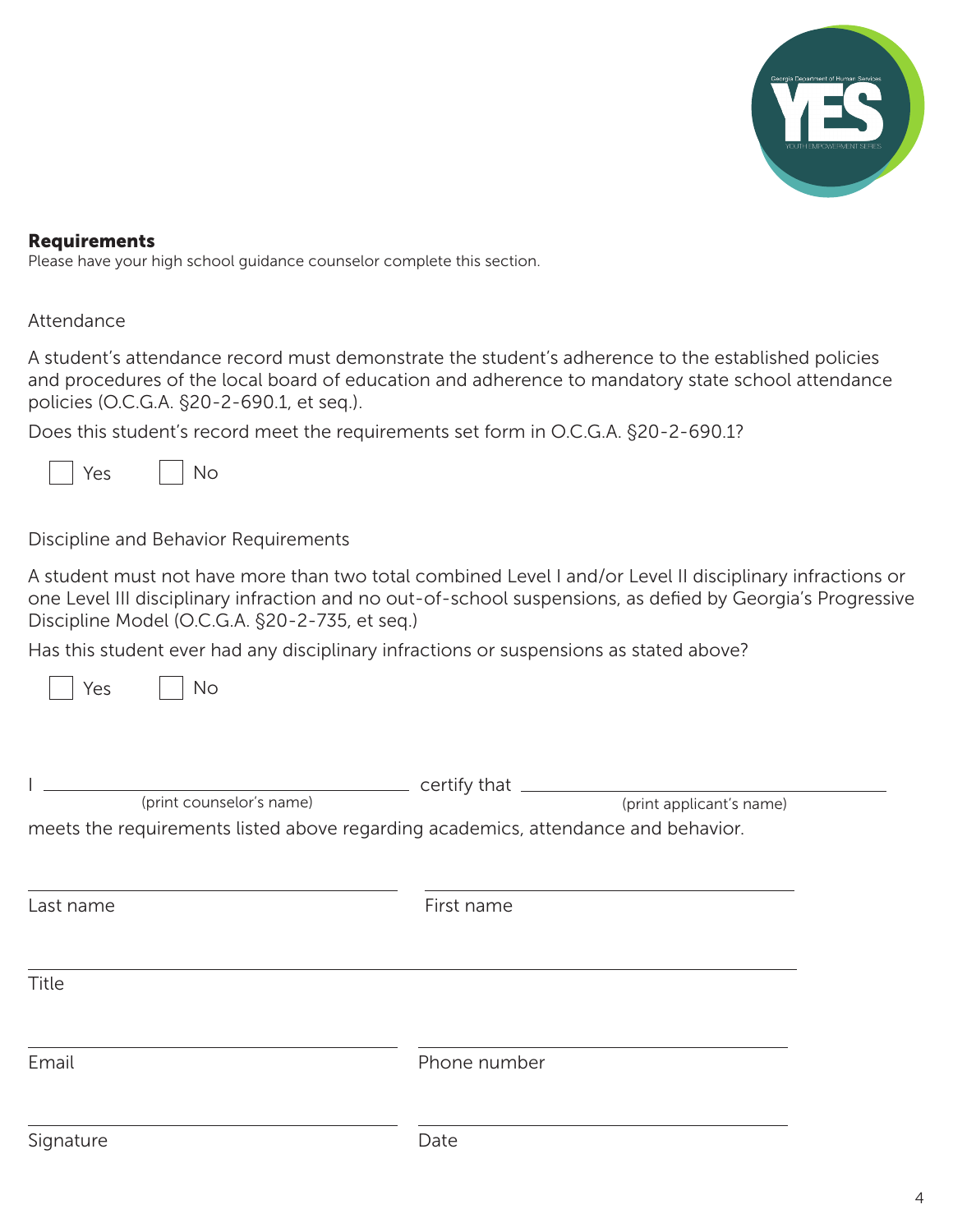

#### Parent / Guardian Permission Forms

Please respond to the following statements, then sign and date the form. Check the appropriate box to indicate your response.

I grant permission for my child to participate in the 2018-2019 DHS Youth Empowerment Series.

| Vac | Νo |
|-----|----|
|-----|----|

I grant permission for the Georgia Department of Human Services to release my child's name and school of attendance to the public.

| Y⊖< | N۵ |
|-----|----|
|-----|----|

Georgia Department of Human Services (DHS) Youth Empowerment Series (YES) applicants must have two reference forms and a signature from his / her guidance counselor to be considered for participation in this program. The purpose of the reference form and guidance counselor signature is to supply important information for each student's application to the Youth Empowerment Series. This information may include, but is not limited to, an evaluation of and all aspects of the student's academic performance and / or nonacademic experience relative to the program selection process.

NOTE: Under the Family Education Privacy Rights Act, 20 U.S.C. 123 (g.), you may, but are not required to, waive your rights of access to confidential references given for any of the purposes listed in this form If you waive your rights o access, this waiver remains valid indefinitely. Check the appropriate box below.

I waive my right to access or review letters of recommendation.

I do not waive my rights to access or review letters of recommendation.

| Parent / guardian signature | Date |  |
|-----------------------------|------|--|
|                             |      |  |
|                             |      |  |
| Applicant signature         | Date |  |